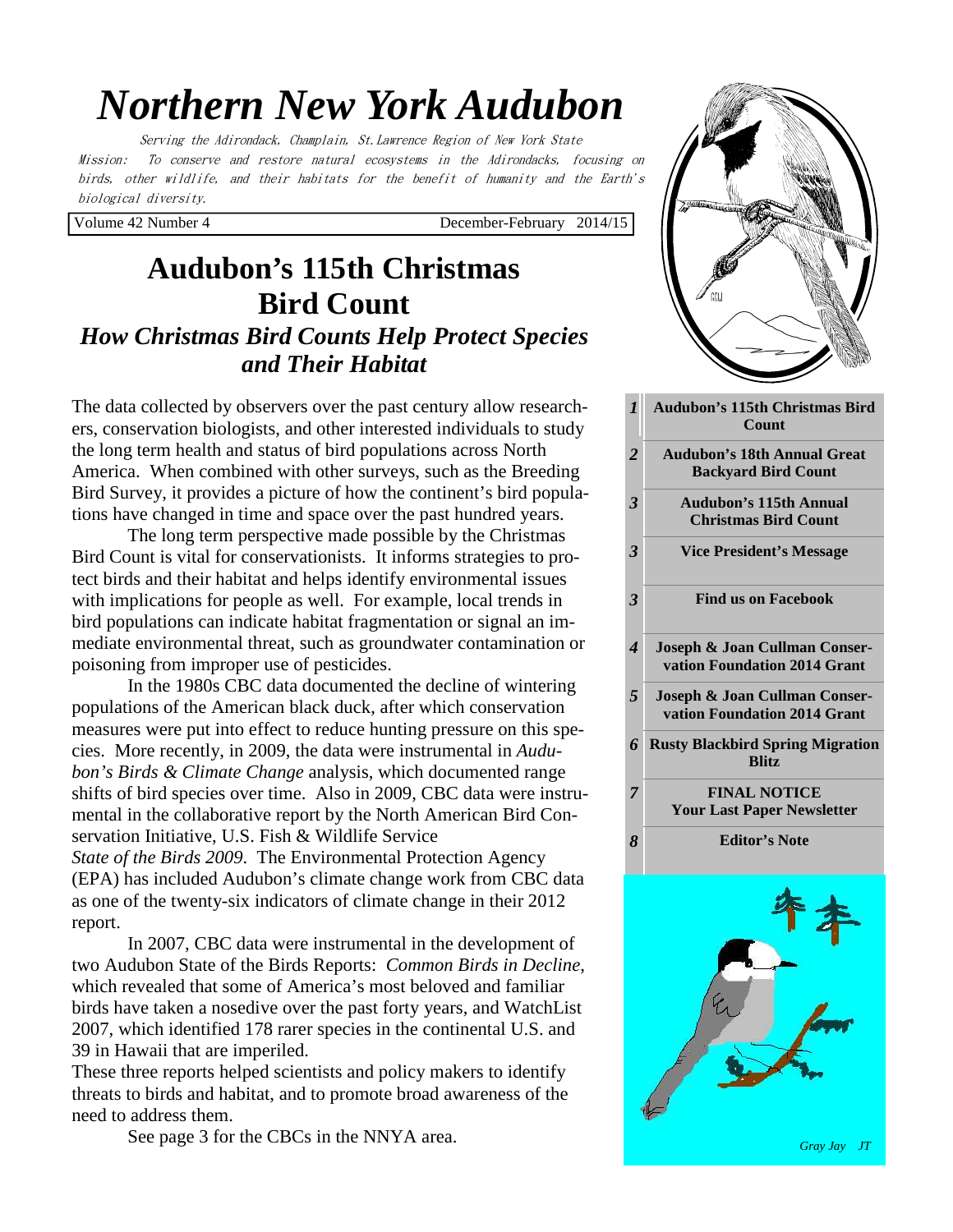**NNYA Northern New York Audubon, Inc.** 

#### **Board of Directors**

**Leah Valerio President Tupper Lake (518) 359-7800 Kendra Ormerod Vice-President Saranac Lake (518) 359-7800 x112 Leslie Karasin Treasurer Saranac Lake (518) 891-2193 Kathleen Wiley Secretary Keene Valley (518) 576-6405** 

 **Alan Belford** *Saranac Lake* **Michael Burgesss, PhD** *Plattsburgh*   **Thomas Cullen** *Childwold* **Liz DeFonce** *Gabriels* **Lisa Godfrey** *Norristown, PA* **Lewis Lolya** *Paul Smiths*  **Brian McAllister** *Saranac Lake* **Stacy McNulty Newcomb Jacob Straub, PhD** *Plattsburgh* **John Thaxton** *Keene* **Pat Thaxton** *Keene* **Susan Willson, PhD** *Canton* 

**Northern New York Audubon, Inc. A chapter of National Audubon Society serving the Adirondack, Champlain and St. Lawrence regions of northern New York, including Clinton, Essex, Franklin, Hamilton and St. Lawrence counties.** 

*Correspondence and Membership Information* **Northern New York Audubon PO Box 488 Keene Valley, New York 12943-0488** 

**John Thaxton, Newsletter Editor PO Box 488 Keene Valley, NY 12943-0488** 

**NNYA Web Site: www.nnya.org Charlotte Demers, Web Master**

*Northern New York Audubon Newsletter* **is published by Northern New York Audubon, Inc.** 

**Vol. 42 No. 4** 

## **Audubon's 18th Annual Great Backyard Bird Count February 13th-16th**

The Great Backyard Bird Count (GBBC) is an annual four-day event that engages bird watchers of all ages in counting birds to create a real-time snapshot of bird populations. Participants are asked to count birds for as little as 15 minutes (or as long as they wish) on one or more days of the event and report their sightings online at www.birdcount.org. Anyone can take part in the Great Backyard Bird Count, from beginning bird watchers to experts, and you can now participate from anywhere in the world!

 It's free, fun and easy. Each checklist submitted during the GBBC helps researchers at the Cornell Lab of Ornithology and the National Audubon Society learn more about how birds are doing, and how to protect them and the environment we share. Last year, participants turned in more than 144,000 online checklists, creating the world's largest instantaneous snapshot of bird populations ever recorded.

 Please visit the official website at www.birdcount.org for more information and be sure to check out the educational and promotional resources.

*This count is so fun because anyone can take part—we all learn and watch birds together—whether you are an expert, novice or feeder watcher. I like to invite new birders to join me and share the experience. Get involved, invite your friends, and see how your favorite spot stacks up*, says Gary Langham, *Chief Scientist*, *National Audubon Society.*

 Bird populations are always shifting and changing. For example, 2014 GBBC data highlighted a large irruption of Snowy Owls across the northeastern, mid-Atlantic and Great Lakes areas of the United States. The data also showed the effects that the polar vortex had on bird movement around the country. For more on the results of the 2014 GBBC, take a look at the *Halftime Report* and be sure to check out some of the images in the *2014 GBBC Photo Contest Gallery*.

 On the www.birdcount.org website, participants can explore real-time maps and charts that show what others are reporting during and after the count. All participants are entered in a drawing for prizes that include bird feeders, binoculars, books, CDs and many other great products.

 By looking at the real-time picture of which birds are being reported where, participants can get an extremely vivid and accurate idea of bird populations all across the continent and the world.

 Those interested can find more information by visiting www.birdcount.org. For questions and comments, please contact the Cornell Lab of Ornithology or the National Audubon Society at: **(800) 843-2473**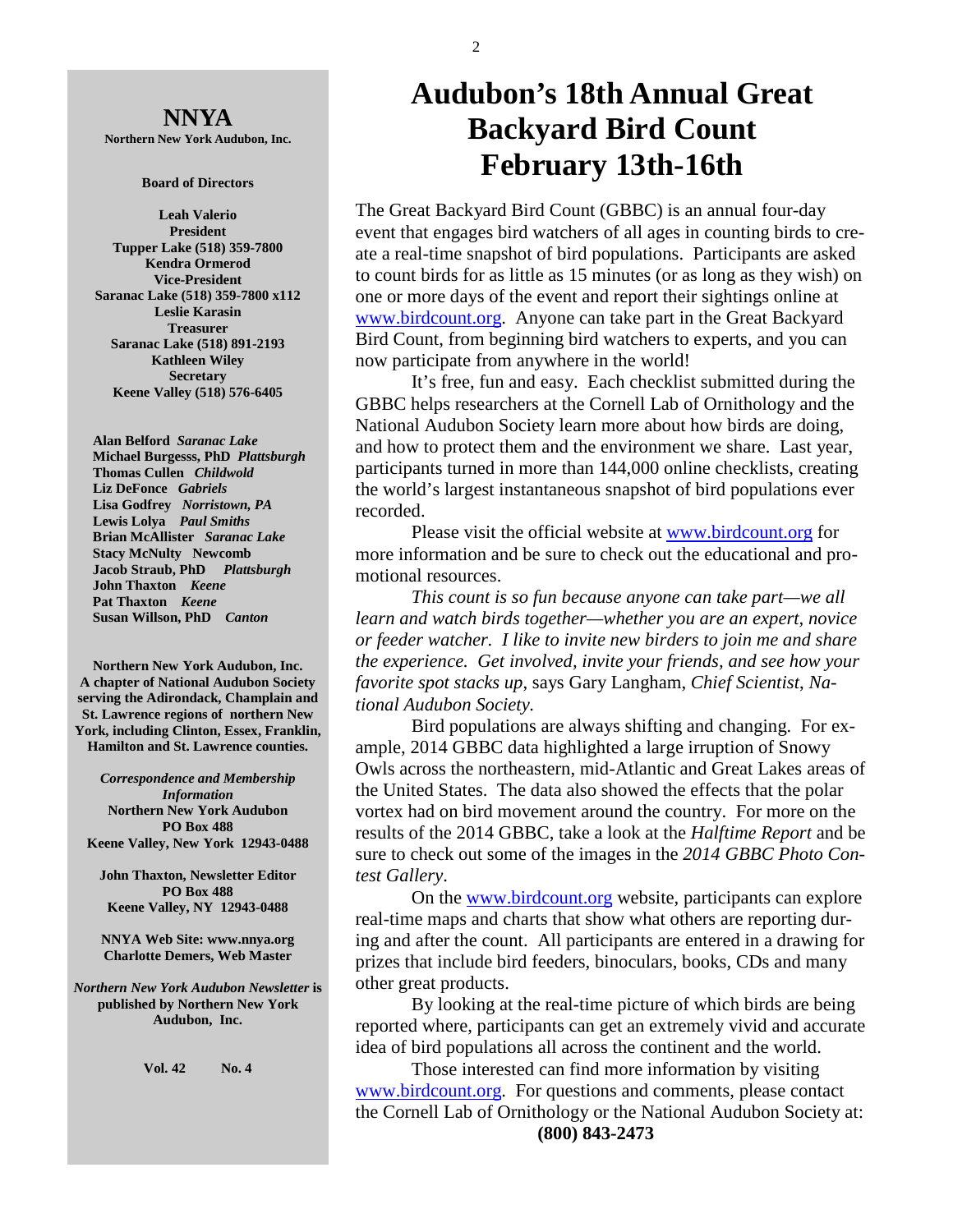## **Audubon's 115th Annual Christmas Bird Count**

#### **Ferrisburgh (VT/NY) CBC**

*Saturday, December 20th.* The Ferrisburgh count circle includes a swath of Lake Champlain shoreline as far west as Route 22. For information contact John & Pat Thaxton: JPThax5317@gmail.com or 518.576.4232.

#### **Plattsburgh (NY) CBC**

*Sunday, December 14th*. The count circle is centered on Route 9 just south of the entrance to the former Plattsburgh Air Base. As the participants in this count do not meet before dispersing to their territories, to arrange for a territory contact Michael B. Burgess @ (518) 564-5277 or michael.b.burgess@plattsburgh.edu

#### **Elizabethtown (NY) CBC**

*Sunday, December 21st.* If you are interested in participating in this year's count, please contact Charlotte Demers at: cdemers@frontiernet.net or (518) 582-2157. There will be a festive count dinner at a location to be announced

#### **Potsdam—Canton (NY) CBC**

*TBA.* This will be the 6th consecutive, and the second registered and official, Potsdam—Canton CBC. Call Jeff Bolsinger: (315) 854-0852;

or email: jsbolsinger@yahoo.com.

Grand

#### **Massena, N.Y.-Cornwall, ON CBC**

*Saturday, December 27th.* Join us for the 43rd annual Massena portion of the Massena-Cornwall CBC on December 27th. A little more than half of the circle is on the US side of the border. We look forward to a festive count dinner in Massena afterwards. Call Eileen Wheeler at 315-386-2482 or email: eiwheeler@yahoo.com.

#### **Saranac Lake (NY) CBC**

*Sunday, January 4th.* Interested potential participants should email or call Larry Master, lawrencemaster@gmail.com (518) 645-1545 to indicate their availability to participate in this year's count. Past participants should indicate your willingness to cover the same territory they have covered in the past. Shortly before count day, I will email a list of territories and maps based on responses to this email and telephone conversations. This year the count compilation dinner and festivities will again be at our house at Intervale Lowlands in Lake Placid (www.intervalelowlands.org). Directions are online at http://intervalelowlands.org/30-2/directions-visitation/.



### **Vice President's Message**

There are some smudges on the glass from faces peering out, looking at The Wild Center's regular visitor these past few weeks. A wonky-looking great blue heron has been tucking in a nook along our Greenleaf Pond, sheltered in a corner where the pool meets the building. This preferred spot happens to be flush with an outdoor exhibit pool housing bullhead, small-mouth bass, pike and other smaller fish. While we're not sure if part of the appeal is proximity to deceivingly "easy" prey, our team is sure that the school groups and general visitors are enjoying every minute of this wild encounter.

 In my profession, I have many opportunities to foster wonder and awe in our visitors using our amazing education animals like skunks, barred owls and North American river otters. Most people just don't get the chance to see these animals up close, and it is thrilling to see them from just a few feet away. While these experiences can be compelling, thought provoking and impactful, observing an animal in the wild is just way beyond compare. You've stumbled upon them or tracked their song or footprints, or maybe they've landed just outside your window. But suddenly there they are, in the world with you. And you get to be a part of it.

 I'm sure that you know exactly what I'm talking about, but not everyone gets to have these experiences. I do love these personal connections I have with nature, but what I love even more is being able to open that door for others. When we help forge these connections, we build recognition of all that is in our six million acre backyard, and hopefully spark a feeling of responsibility and stewardship. So head outside, walk in the woods. And bring along some friends.

 Enjoy the beautiful beginnings of our Adirondack winter.

#### **—Kendra Ormerod, Vice President**

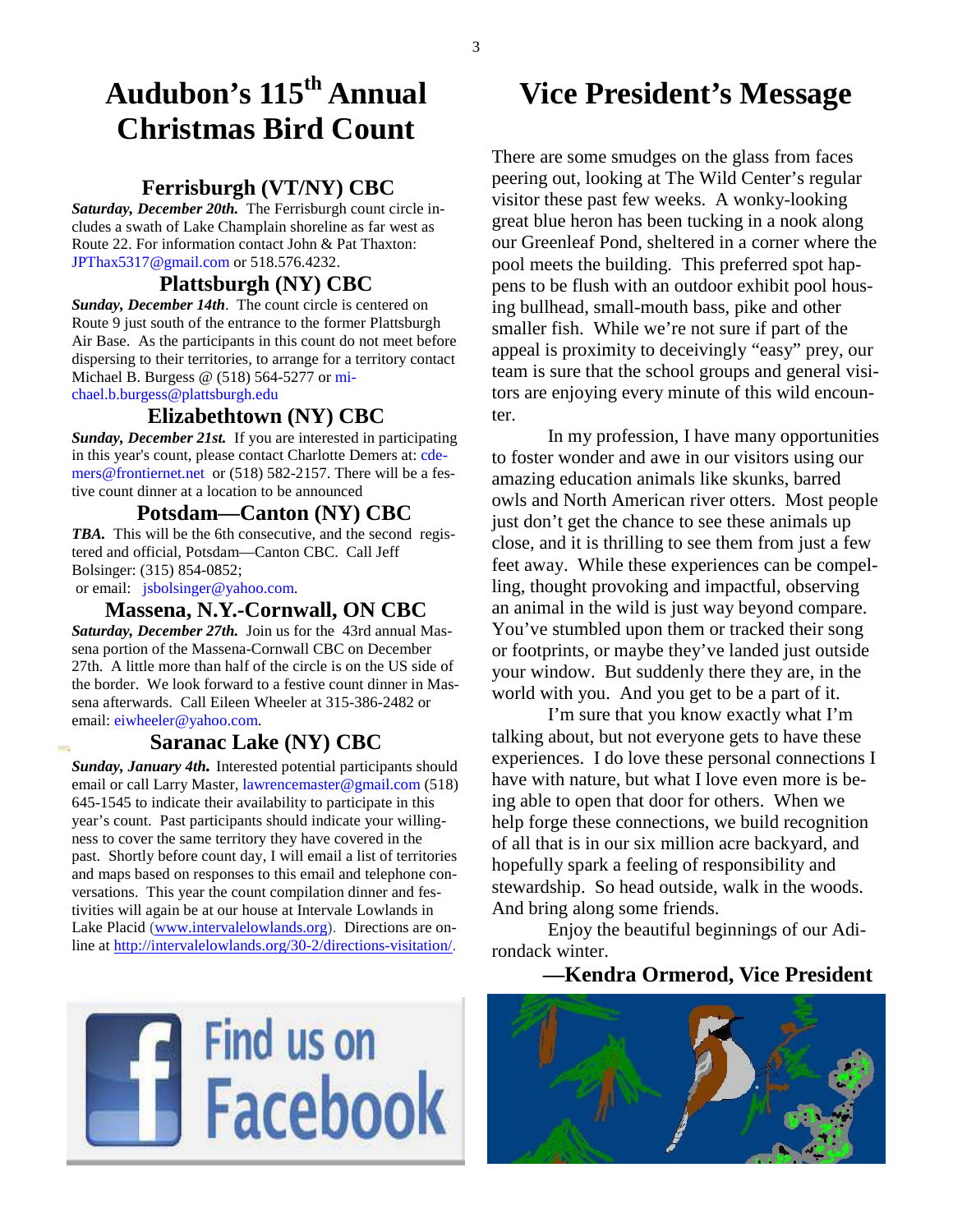# The Joseph and Joan Cullman Conservation Foundation 2014 Grant

- **The Joseph and Joan Cullman Conservation Foundation/Northern New York Audubon Avian Outreach Award \$2,500)** partially underwrote the salary of an intern who continues to assist with the research and education effort of *Biodiversity Research Institute's Adirondack Center for Loon Conservation*, which continues to serve as a vital advocate for the preservation and protection of the Common Loon and its aquatic habitats in and around New York's Adirondack Park. The intern revised and expanded *ACLC*'s elementary school *Loon Scientist's Program* curriculum, coordinated the *Second Annual Adirondack Loon Celebration* in Saranac Lake, analyzed nest camera images, long-term productivity and nesting platform datasets and coordinated and managed the *Fishing Line Recycling Program* throughout the park. The intern will work on these and other projects until Spring, 2015, at which juncture *ACLC* will submit a final report summarizing the intern's accomplishments in 2014-2015.
- **The Joseph and Joan Cullman Conservation Foundation/Northern New York Audubon Boreal Studies Award (\$2,190)** underwrote completely the costs of a research project designed to evaluate the impact of human generated noise on Adirondack boreal wetland birds. Samouel J. Begin, a Master's candidate at SUNY ESF, identified 21 boreal lowland wetland study sites where he deployed *Wildlife Acoustics SM2+* digital recorders, 3 at a time at 7 different sites, and programmed them to record soundscapes for 55 hours, from 4:00 a.m. to 10:00 a.m., during the course of 3 days, from May through June. He logged more than 20 days and 200 hours in the field, producing a total of 2,310 hours of recorded boreal soundscapes. He placed some recorders close to roads and human infrastructures and some in increasingly remote areas, suspecting different populations in both quantity and diversity of species, and plans to analyze his data and calculate the ratio of animal noise to anthropogenic noise at each site. His recorders captured the sounds of more than 35 species of bird, as well as, among other species, spring peepers, American toads, coyotes, buzzing insects, red squirrels and "what sounds like a black bear sniffing the recorder."
- **The Joseph and Joan Cullman Conservation Foundation/Northern New York Audubon Boreal and Montane Studies Award (\$2,000)** underwrote the salary and travel expenses of an intern, Yale student Madeleine Rubenstein, at the Wildlife Conservation Society. Profoundly interested in climate change research, Ms. Rubenstein undertook a comprehensive review of documented cases of phenological (the scientific study of periodic biological phenomena—i.e., flowering, breeding, vegetation, migration—in relation to climate) mismatches in songbird and woodpecker communities inhabiting northern forest landscapes and the life history characteristics of species in which such mismatches have been demonstrated. She investigated as well potential data sources to document whether boreal forest bird arrival dates have advanced in the Adirondacks, investigated potential data sources to document phenological changes in food resources for boreal bird species in the Adirondacks and analyzed these date to compare the timing of arriving/breeding migratory bird species and peak food availability. She also participated in field activities at Intervale Lowlands Preserve in Lake Placid and other locations in the Adirondacks in order to gain experience with research methods WCS uses to study songbird communities.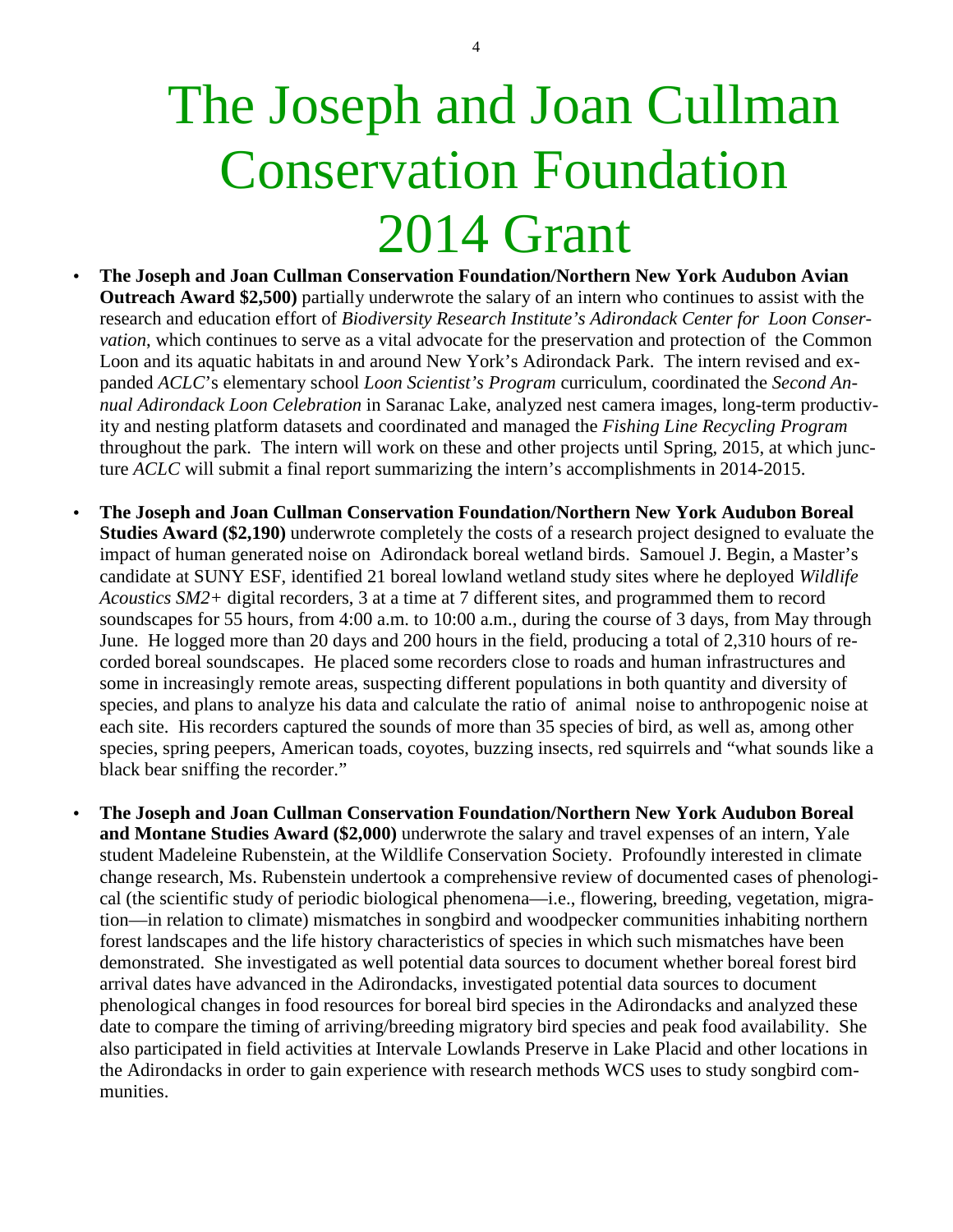- **The Joseph and Joan Cullman Conservation Foundation/Northern New York Audubon Great Adirondack Birding Celebration Annual Lecture/Workshop (\$2,000)** underwrote travel expenses and the honorarium for this year's guest lecturer and workshop leader, Noah Strycker, Associate Editor of *Birding* magazine and author of the recently published and widely praised *The Thing with Feathers: The Surprising Lives of Birds and What They Reveal about Being Human*. A genuine wunderkind, Mr. Strycker, though scarcely into his thirties, has already piled up an extremely impressive list of publications and accomplishments, and he proved an amazingly informative, personable, warm and funny speaker, delivering a lecture that had the audience alternately bursting into laughter and gasping at the direness of certain bird population trends. Mr. Stryker co-led two field trips, one to Madawaska Preserve and one up Whiteface Mountain to look for Bicknell's thrushes and other boreal birds, and delivered during each something of a field workshop, complete with everything from novel identification facts and techniques to descriptions of where species tend to appear in a particular environment, in the case of Bicknell's thrush noting that the species almost always gets sighted within six feet of the forest floor. Quite a few people commented on Mr. Strycker maturity and the seemingly effortless ease with which he by turns informed, entertained and charmed attendees at the Celebration.
- **The Joseph and Joan Cullman Conservation Foundation/Northern New York Audubon Endangered Species Research Award (\$1,000)** underwrote boreal bird surveys and expanded habitat assessments of a large boreal peatland complex at Shingle Shanty Preserve and Research Station, which has 67 boreal bird point locations; researchers will supplement these with 20 intensive vegetative assessment plots and locations within 50 meters of a subset of the bird point locations, describing forest structure by quantifying species composition and stem density of woody plants on the ground, shrub and overstory strata, basal area of overstory and coarse woody debris volume in 25 square meter plots. The work, on permanently marked sites for continued long-term monitoring, will include quantifying environmental variables such as pH, conductivity, peat-depth and soil class, etc.
- **The Joseph and Joan Cullman Conservation Foundation/Northern New York Audubon Public Health Award (\$800)** underwrote a study of the ecology of range limits for Lyme disease in the Adirondacks undertaken by the *Center for Adirondack Biodiversity* at Paul Smiths College in consultation with the *New York State Department of Health* and the *Trudeau Institute.* Suspecting that climate change will facilitate the movement of ticks into the Adirondacks, and that migratory birds likely transport them here from warmer habitats, the researchers used the most sensitive way to detect the Lyme disease bacteria (*Borrelia burgdorferi*) by sampling the reservoir species of small mammals that carry the ticks. The first phase of the work involved deploying 200-250 Sherman traps at each of five sites, two historically endemic ones (Queensbury and Albany) and three in representative Adirondack habitats (Schroon Lake, Black Brook and Paul Smiths). The team captured seventy-five small mammals and extracted total genomic DNA from tick and mammal samples using the *DNeasy Blood and Tissue Kit™.* The trapping will continue through the Fall of 2014; in 2015-2016 the researchers will continue to collect and sample ticks and their mammal hosts, create species distribution models and formulate predictions.
- **The Joseph and Joan Cullman Conservation Foundation/Northern New York Audubon Hamilton County Boreal Birding Festival 2014 Annual Lecture (\$500)** underwrote the honorarium for this year's speaker, Joan Collins, who delivered a lavishly illustrated, lively talk about Adirondack boreal bird species. The photos and videos, many of which Joan took herself, included stunning close-ups of several species and an amazing video of the mating ritual of the common goldeneye duck, which involves an almost slapstick bout of head jerking that had the audience laughing heartily out loud. Joan supplemented her audio/visual presentation with her infectious enthusiasm and encyclopedic knowledge of Adirondack boreal bird species.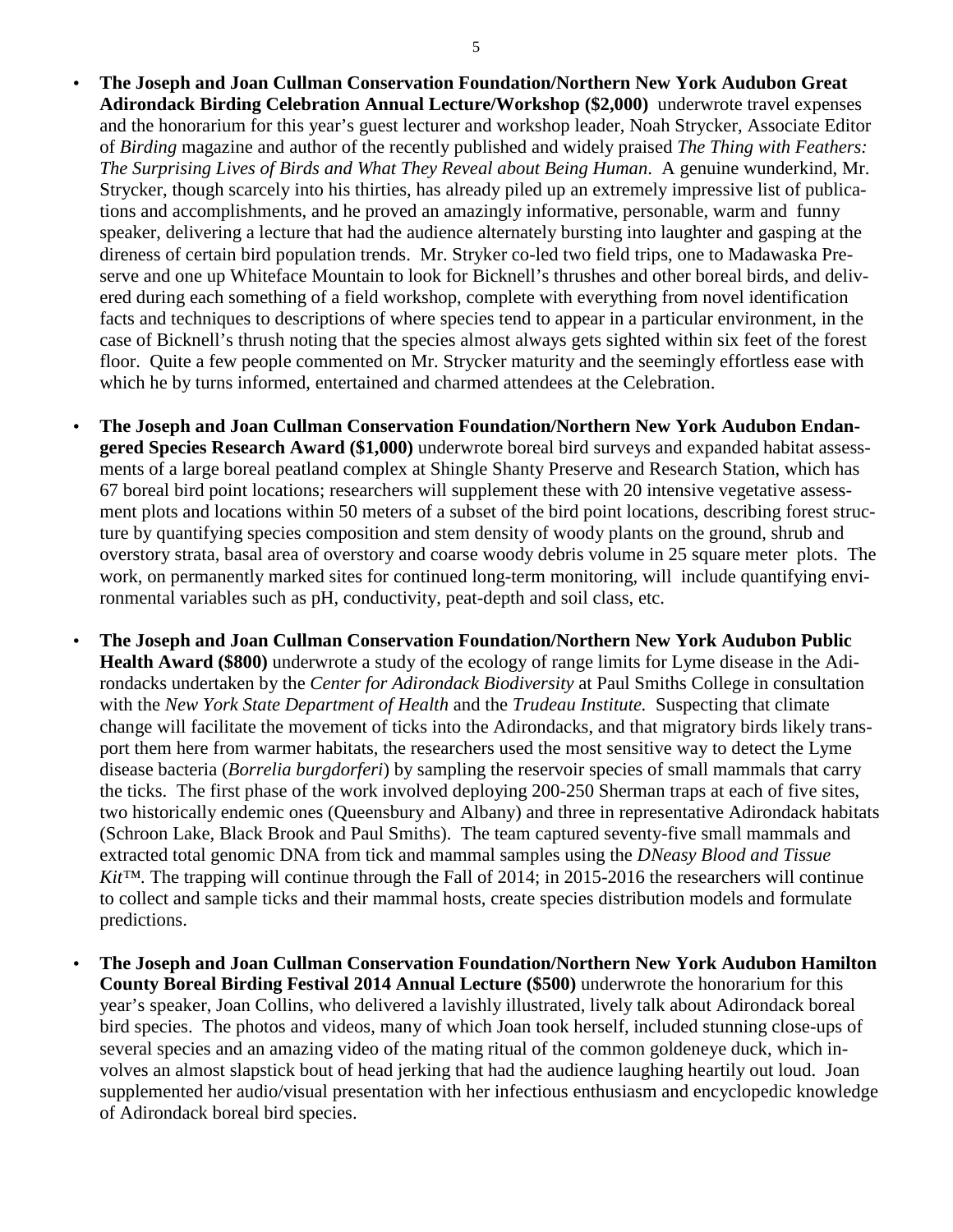#### *"Get Rusty" this spring to save a declining blackbird!*

#### **Rusty Blackbird Spring Migration Blitz: Calling All Birders!**

Why? Over the past half-century, the historically abundant Rusty Blackbird has endured one of the steepest population declines ever documented among North American landbirds. Within the last 15 years, scientists have learned more about this bird's breeding and wintering ecology, and this knowledge allows us to target conservation initiatives during these phases of this bird's annual cycle. However, as with many migratory species, we know very little about Rusty Blackbird ecology, distribution, and habitat use during migration. Are there hot spots where many individuals congregate? Are there stopover areas that are used predictably each year, and are these locations protected? The Rusty Blackbird Spring Migration Blitz will address these and other questions to help focus future research and conservation of one of North America's most vulnerable blackbirds. We're recruiting an army of birders to participate in this effort to help conserve this fascinating songbird. Will you accept our birding challenge?

**Who?** The International Rusty Blackbird Working Group, eBird, and the Vermont Center for Ecostudies are partnering with local organizations such as Northern New York Audubon to recruit volunteer observers from across the southeastern U.S., East Coast, Midwest, Alaska, and Canada.

**What?** Each participating state, province, and territory will have a 3-8 week target window during which birders will search for Rusty Blackbirds. Within this window, birders may explore favored birding haunts or newly identified areas that they suspect may harbor Rusty Blackbirds. We'll provide some guidance on potential habitats to explore, but birders should feel free to get creative – and ambitious! – with their searching.

**When?** Spring 2014 kicks off the first year of this threeyear Spring Migration Blitz; the Blitz window will span early March through mid-June, with more specific timeframes identified for each state or province to account for the northward migratory progression.

**Where?** Get ready for a continent-wide event! The Spring Blitz will span the Rusty Blackbird's entire spring migration range, from the wintering grounds in the southeastern United States, up the East Coast and through the Midwest to Canada and Alaska.

**How do I get involved?** Easy! If you'd like to contribute data to the Spring Migration Blitz effort, bird as you normally do, focusing on potential Rusty Blackbird habitat during the Blitz time frame established for your region. You can seek out the best-known places for Rusty sightings or explore uncharted territory. Make sure to report ALL of your observations to eBird – we want to know both where you saw these birds and where you didn't. Check out the newly revamped website of the International Rusty Blackbird Working Group (http://rustyblackbird.org/outreach/migration-blitz/) for information about identification, vocalizations, habitat preferences, and types of data to collect to support this initiative. Also, a coordinator for Northern New York State is needed, and if you would like to volunteer for this important position please contact Spring Migration Blitz Coordinator Judith Scarl (jscarl@vtecostudies.org) to get involved in the broader Blitz initiative!

#### **Thanks for "Getting Rusty" with us this spring! Like us on Facebook:**

(https://www.facebook.com/rustyblackbirdspringblitz) to follow up-to-the minute information about our Blitz, and happy birding!

**The International Rusty Blackbird Working Group Cornell Lab of Ornithology Vermont Center for Ecostudies Northern New York Audubon** 



*Red-winged Blackbird John Thaxton* 

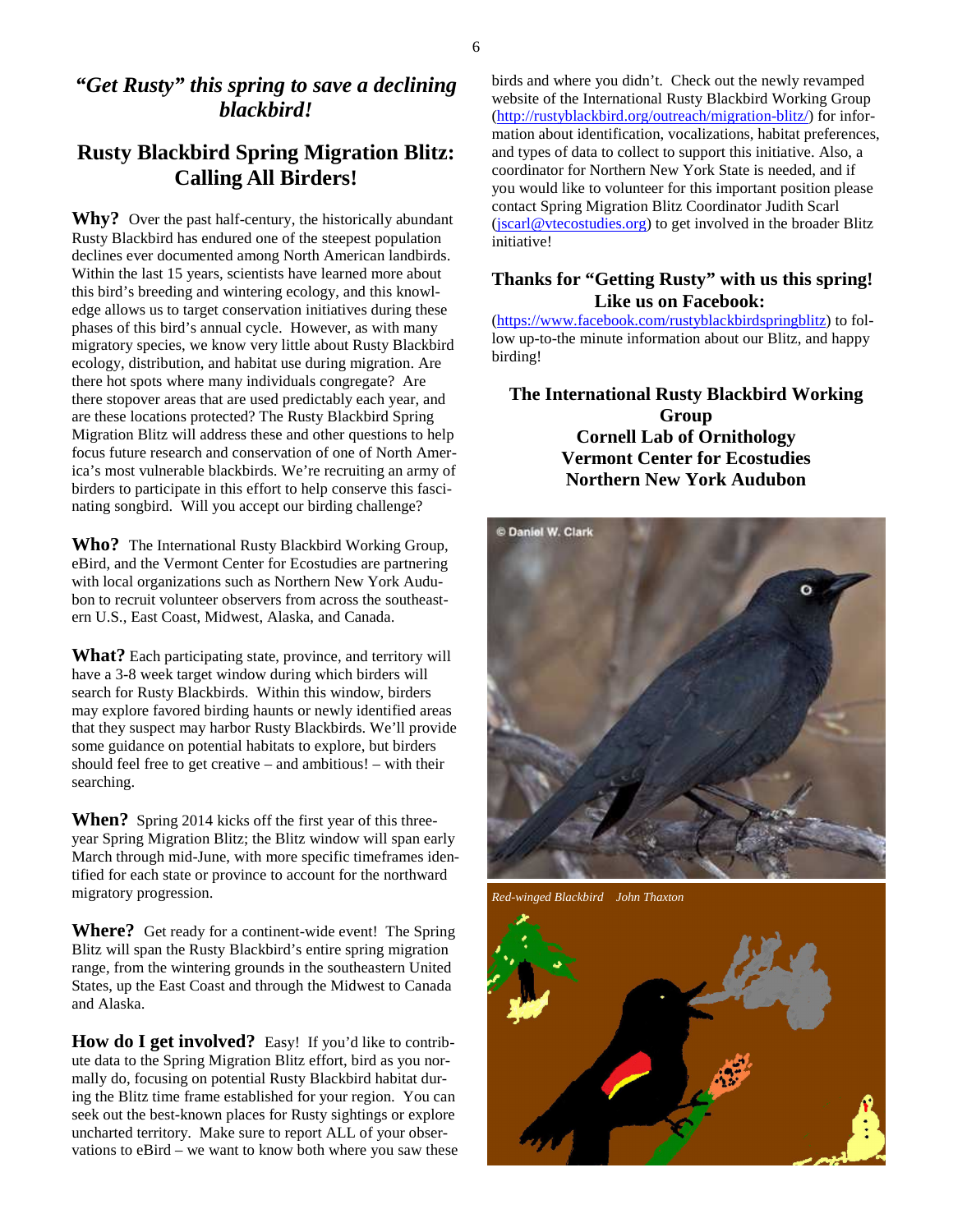# **Final Notice This is Your Last Paper Copy of the Northern New York Audubon Newsletter**

At its July meeting the NNYA Board of Directors voted to **transition to** *electronic-only* **newsletters for the members of National Audubon Society** *who do not contribute directly to NNYA.* This means the following:

• National Audubon Society members at large who do not contribute directly to Northern New York Audubon *will no longer receive the Northern New York Audubon Newsletter unless they provide us with an email address*

• *Members of Northern New York Audubon have the option of receiving a paper or electronic copy* simply indicate which version of the newsletter you want when you respond to the Annual Appeal Letter, or by emailing Pat Thaxton, NNYA Membership Chair, at: jpthax5317@aol.com

*This transition will begin with the March-May 2015 Northern New York Audubon Newsletter.* **In other words, this change will not take effect until March, 2015.** 

# **What you Need to Do**

• If you are a member of Northern New York Audubon you do not need to do anything; you will continue to receive your paper or electronic copy of the newsletter as usual. You can, at any point, switch from a paper to an electronic newsletter, or vice versa, if you want.

*If you are a member of National Audubon Society who has not joined Northern New York Audubon you need to supply us with an email address* if you want to continue to receive the Northern New York Audubon Newsletter.

## **How to Supply Your Email Address**

**By Mail:** Send your email address to: **Pat Thaxton NNYA Membership Chair PO Box 488 Keene Valley, NY 12943-0488 By Email:** Send your email address to: **jpthax5317@aol.com**

## **Northern New York Audubon Does Not Share Member Email Addresses With Anyone!**

*Audubon New York and National Audubon Society both recommend transitioning to electronic newsletters, which take a considerable amount of pressure off of both natural and financial resources. Printing and mailing paper newsletters is by far the biggest expense that NNYA incurs during the course of a year, and the board of directors feels strongly that reallocating its financial resources from printing and postage to educational and conservation initiatives is very much in keeping with the spirit of Audubon.* 

7